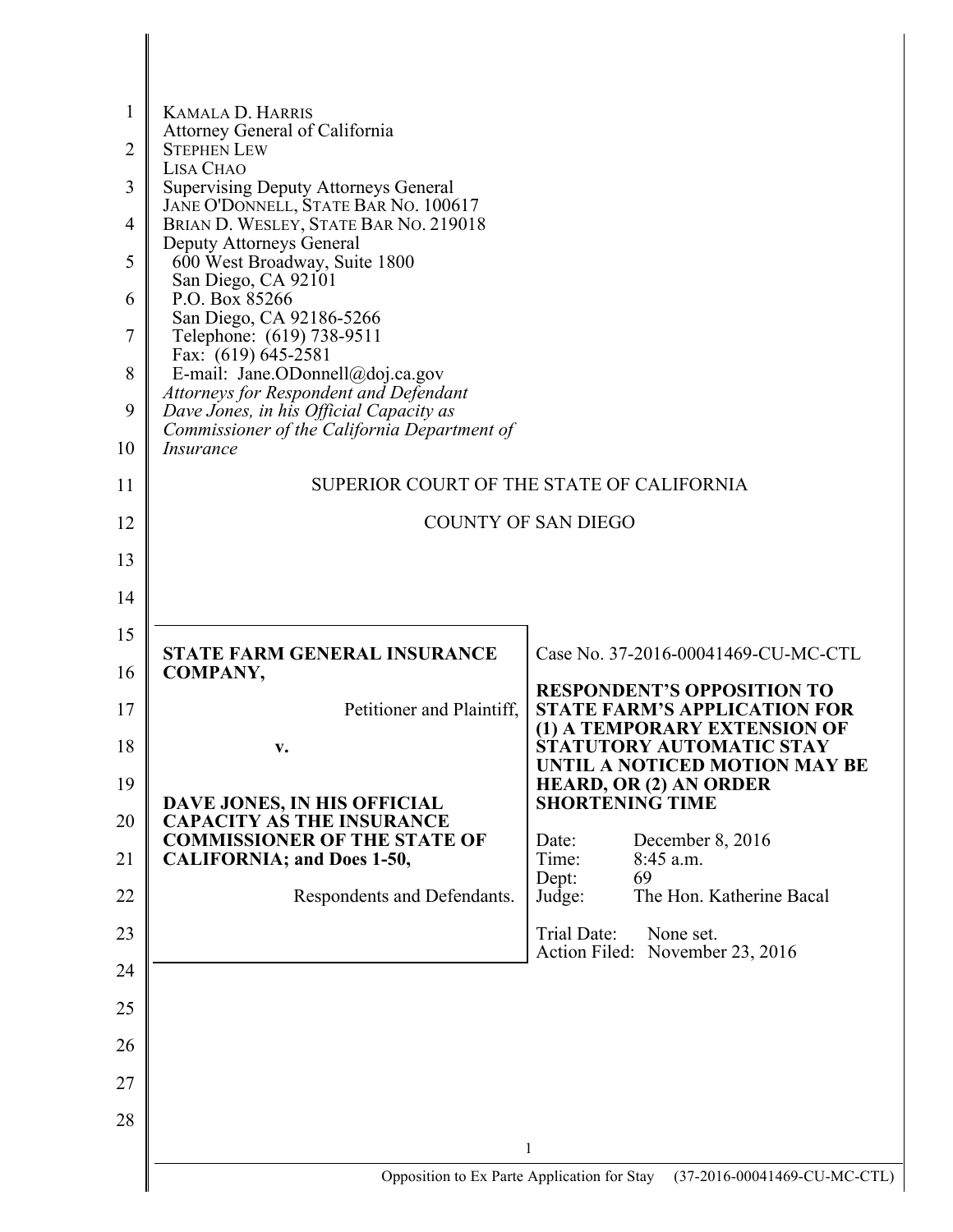| 1              | <b>TABLE OF CONTENTS</b>                                                                                                                                 |  |  |
|----------------|----------------------------------------------------------------------------------------------------------------------------------------------------------|--|--|
| $\overline{2}$ |                                                                                                                                                          |  |  |
| 3              |                                                                                                                                                          |  |  |
| 4              |                                                                                                                                                          |  |  |
| 5<br>6         | I.<br>State Farm Is Not Entitled to a Stay Under Code of Civil Procedure<br>Section 1094.5, Subdivision $(h)(1)$ Because The Public Interest Will Suffer |  |  |
| 7<br>8         | A stay of State Farm's obligation to stop overcharging consumers<br>A.<br>and immediately implement the required 7% rate decrease would be               |  |  |
| 9<br>10        | <b>B.</b><br>A stay of State Farm's obligation to issue immediate refunds of premium<br>overcharges dating back to July 15, 2015, would also be against  |  |  |
| 11             | State Farm's ex parte application fails to demonstrate a likelihood of success<br>П.                                                                     |  |  |
| 12<br>13       |                                                                                                                                                          |  |  |
| 14             |                                                                                                                                                          |  |  |
| 15             |                                                                                                                                                          |  |  |
| 16             |                                                                                                                                                          |  |  |
| 17             |                                                                                                                                                          |  |  |
| 18<br>19       |                                                                                                                                                          |  |  |
| 20             |                                                                                                                                                          |  |  |
| 21             |                                                                                                                                                          |  |  |
| 22             |                                                                                                                                                          |  |  |
| 23             |                                                                                                                                                          |  |  |
| 24             |                                                                                                                                                          |  |  |
| 25             |                                                                                                                                                          |  |  |
| 26             |                                                                                                                                                          |  |  |
| 27             |                                                                                                                                                          |  |  |
| 28             |                                                                                                                                                          |  |  |
|                | $\mathbf{i}$                                                                                                                                             |  |  |
|                | Opposition to Ex Parte Application for Stay (37-2016-00041469-CU-MC-CTL)                                                                                 |  |  |

 $\parallel$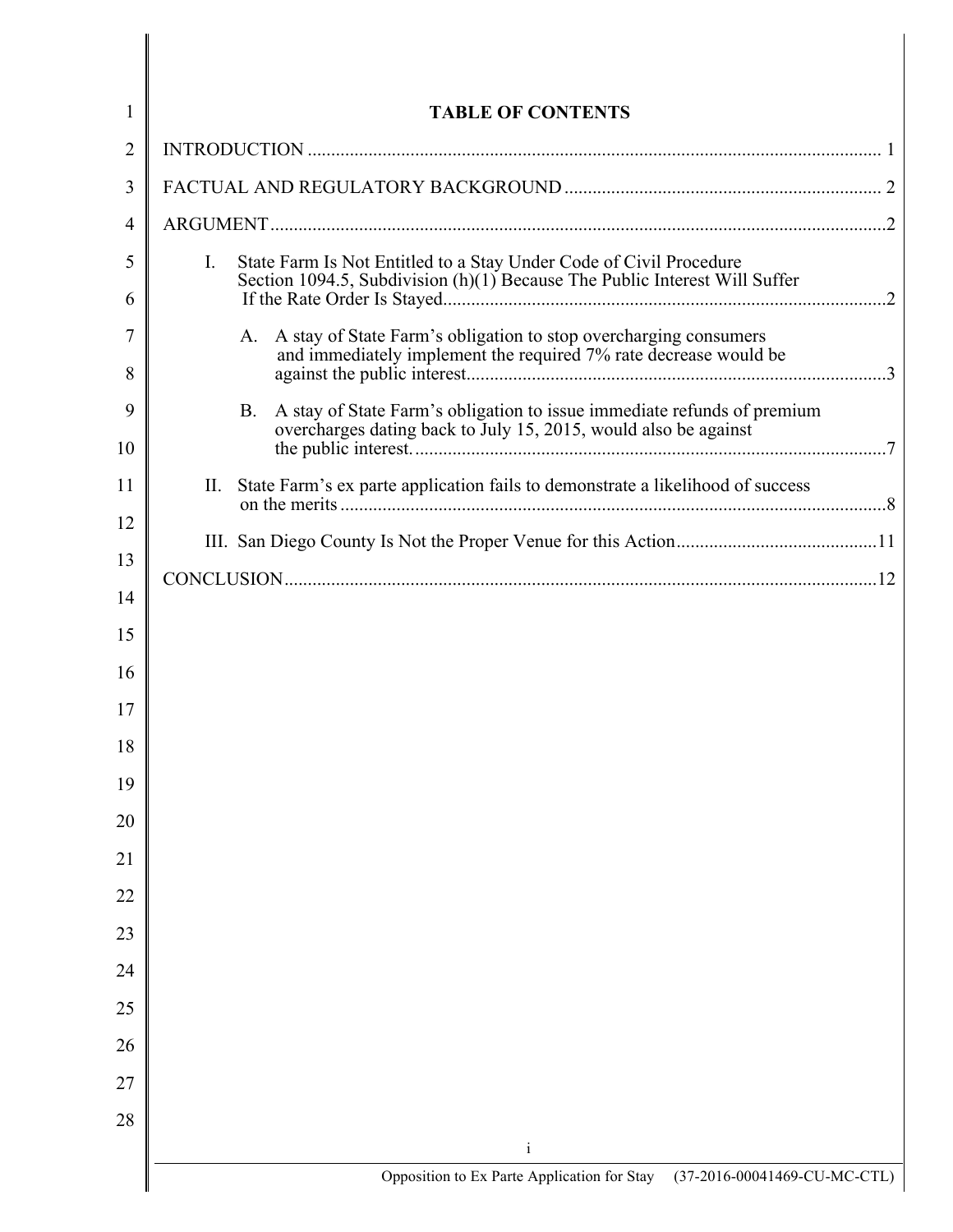| <b>TABLE OFAUTHORITIES</b>                     |
|------------------------------------------------|
|                                                |
| <b>CASES</b>                                   |
| 20th Century Ins. Co. v. Garamendi             |
|                                                |
| Bd. of Medical Quality Assurance v. Super. Ct. |
| Calfarm Ins. Co. v. Deukmejian                 |
| <b>STATUTES</b>                                |
|                                                |
|                                                |
|                                                |
|                                                |
|                                                |
|                                                |
|                                                |
| <b>REGULATIONS</b>                             |
|                                                |
| .2, 4                                          |
| .2, 4                                          |
|                                                |
|                                                |
|                                                |
|                                                |
|                                                |
|                                                |
|                                                |
|                                                |
| $\overline{\mathbf{u}}$                        |

 $\mathsf{l}$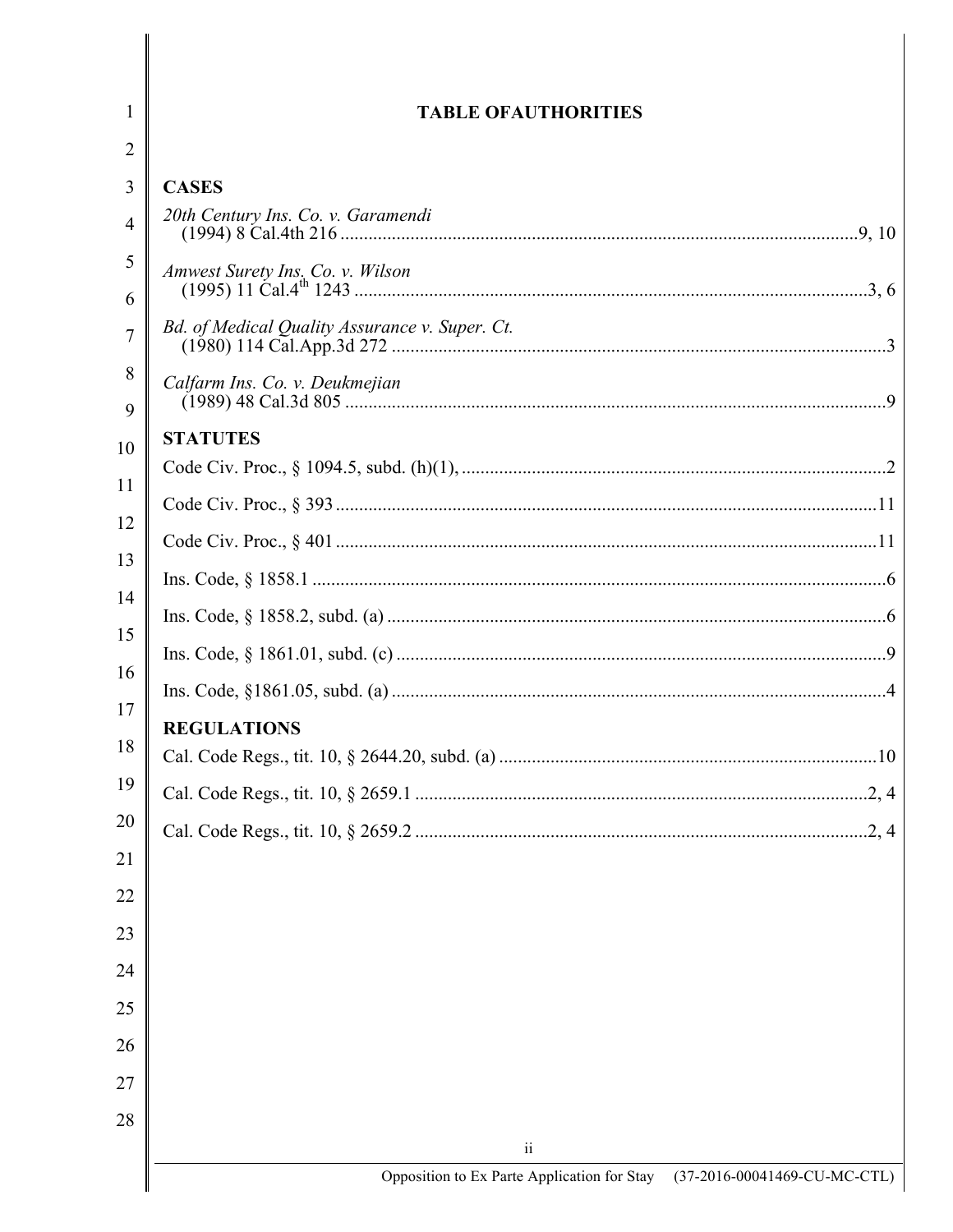| $\mathbf{1}$   | <b>INTRODUCTION</b>                                                                                                                                                                                                                                                                                                                                                 |
|----------------|---------------------------------------------------------------------------------------------------------------------------------------------------------------------------------------------------------------------------------------------------------------------------------------------------------------------------------------------------------------------|
| $\overline{2}$ | Respondent and Defendant Dave Jones, sued here in his official capacity as the Insurance                                                                                                                                                                                                                                                                            |
| 3              | Commissioner for the State of California ("Respondent" or "Commissioner"), opposes the ex                                                                                                                                                                                                                                                                           |
| $\overline{4}$ | parte request of Petitioner and Plaintiff State Farm General Insurance Company ("Petitioner" or                                                                                                                                                                                                                                                                     |
| 5              | "State Farm") for a temporary order staying or an order shortening time to hear a motion to stay                                                                                                                                                                                                                                                                    |
| 6              | the Commissioner's Order Adopting Revised Proposed Decision issued November 7, 2016 ("Rate                                                                                                                                                                                                                                                                          |
| $\overline{7}$ | Order") <sup>1</sup> in the prior approval homeowners rate proceeding entitled <i>In the Matter of the Rate</i>                                                                                                                                                                                                                                                     |
| 8              | Application of State Farm General Insurance Company, File No. PA-2015-00004 (the "Rate                                                                                                                                                                                                                                                                              |
| 9              | Proceeding").                                                                                                                                                                                                                                                                                                                                                       |
| 10             | As a preliminary matter, the Commissioner was served with State Farm's voluminous                                                                                                                                                                                                                                                                                   |
| 11             | Application one and a half days before the scheduled ex parte hearing, and thus the                                                                                                                                                                                                                                                                                 |
| 12             | Commissioner has not been given an adequate, let alone full, opportunity to respond to the 200                                                                                                                                                                                                                                                                      |
| 13             | pages of documents served on him. <sup>2</sup>                                                                                                                                                                                                                                                                                                                      |
| 14             | What the Commissioner can discern is that State Farm has not met its burden of                                                                                                                                                                                                                                                                                      |
| 15             | demonstrating that there is a basis for an interim stay. State Farm has cited no authority, and the                                                                                                                                                                                                                                                                 |
| 16             | Commissioner is not aware of any, that would authorize the court to issue an ex parte temporary                                                                                                                                                                                                                                                                     |
| 17             | stay pending a regularly noticed motion.                                                                                                                                                                                                                                                                                                                            |
| 18             | State Farm's ex parte application and memorandum of points and authorities in support of                                                                                                                                                                                                                                                                            |
| 19             | its ex parte application essentially make two arguments: (1) State Farm cannot timely comply                                                                                                                                                                                                                                                                        |
| 20             | with the rate order; and (2) the Department <i>could</i> initiate an enforcement action against State                                                                                                                                                                                                                                                               |
| 21             | Farm for non-compliance. As set forth below, neither constitutes good cause for ex parte relief.                                                                                                                                                                                                                                                                    |
| 22             | Additionally, the court should not issue any stay of the Rate Order pending its review of                                                                                                                                                                                                                                                                           |
| 23             | the Petition for the following reasons: (1) State Farm fails to meet the requirements of Code of                                                                                                                                                                                                                                                                    |
| 24             | Civil Procedure section 1094.5, subdivision $(h)(1)$ for the issuance of a stay because public                                                                                                                                                                                                                                                                      |
| 25             | <sup>1</sup> State Farm has attached a copy of the Rate Order as Exhibit A to the Petition in this                                                                                                                                                                                                                                                                  |
| 26<br>27<br>28 | matter.<br>$22\,$<br>In this opposition to State Farm's ex parte application, the Commissioner does not<br>purport to provide a complete response to State Farm's draft motion for stay and supporting<br>documents, attached as an exhibit. Should such a motion be filed, the Commissioner reserves the<br>right to fully and timely respond to it on the merits. |
|                | 1                                                                                                                                                                                                                                                                                                                                                                   |
|                | (37-2016-00041469-CU-MC-CTL)<br>Opposition to Ex Parte Application for Stay                                                                                                                                                                                                                                                                                         |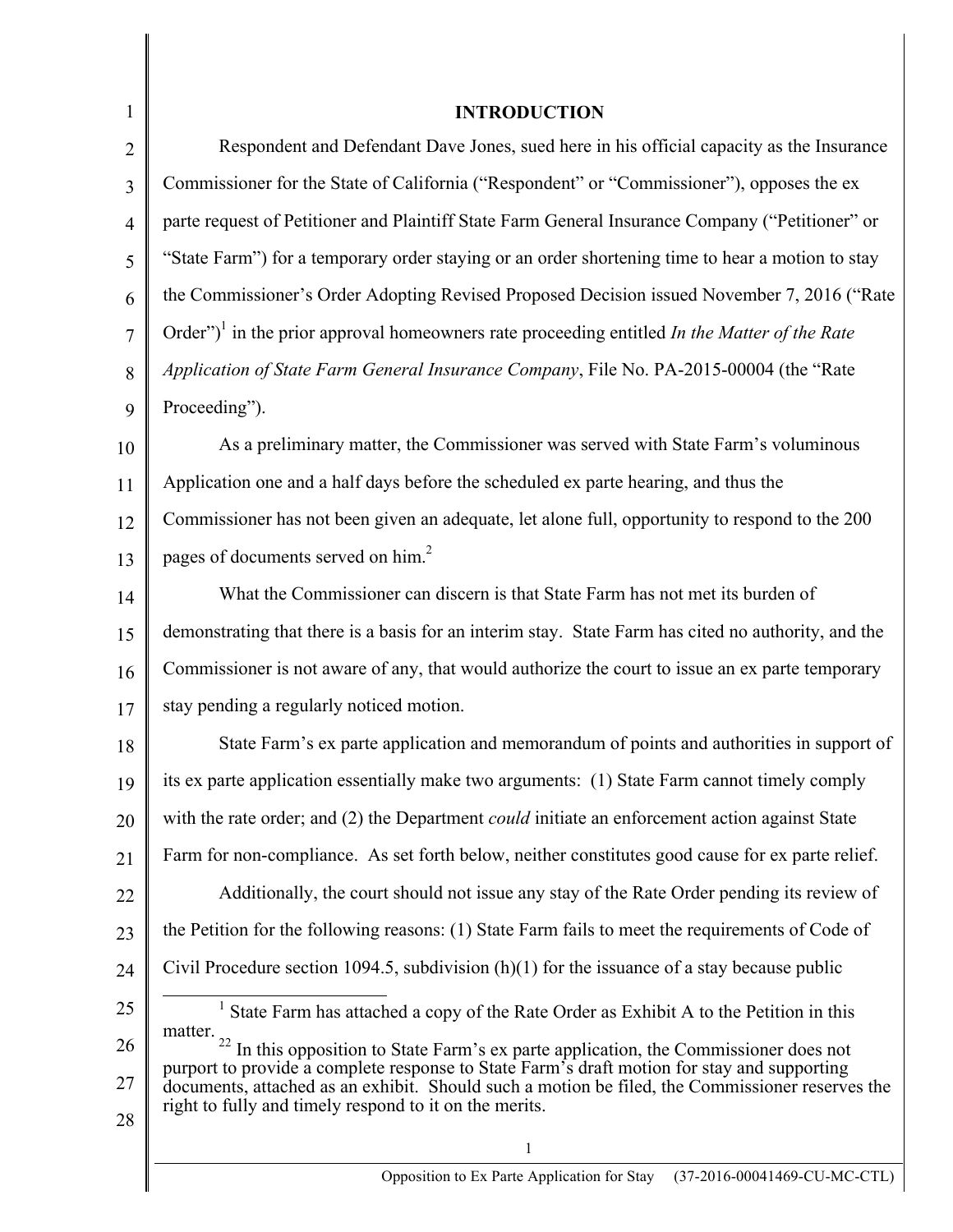1 2 3 4 5 6 7 8 9 10 11 12 13 14 15 16 17 18 19 20 21 22 23 24 25 26 27 28 2 Opposition to Ex Parte Application for Stay (37-2016-00041469-CU-MC-CTL) interest will suffer; (2) the court lacks jurisdiction to grant a stay because State Farm admits that it cannot comply with the Commissioner's order, a fact that was not disclosed at the administrative hearing; and (3) it is uncertain whether this court is the proper venue under Code of Civil Procedure section 393. **FACTUAL AND REGULATORY BACKGROUND** This matter arises out of a homeowner's prior approval rate application, file no. 14-8381, originally submitted by Petitioner to the California Department of Insurance on December 4, 2014, requesting an overall rate increase of +6.9% for its California homeowners line. The Department reviewed the Application, determined that a rate *decrease*, not an increase, was required, and so informed State Farm. After settlement talks failed, the Department issued a Notice of Hearing on June 22, 2015, informing Petitioner that its then-current homeowners rates would be excessive by *at least 6.6%* as of July 15, 2015 and that Petitioner would owe refunds with interest for any excessive rates charged after July 15, 2015. Following discovery and multiple days of in-person testimony by numerous witnesses in November 2015 and rebuttal testimony during January 2016, the Commissioner adopted the Department's Administrative Law Judge (second) proposed decision on November 7, 2016. The Rate Order requires State Farm to reduce its homeowner's insurance rates by an overall 7% and requires State Farm to refund customers who were overcharged from July 15, 2015, when State Farm began collecting the premiums from its policyholders. State Farm has not filed a petition for reconsideration. (Cal. Code Regs., tit. 10, §§ 2659.1, 2659.2.) **ARGUMENT I. STATE FARM IS NOT ENTITLED TO A STAY UNDER CODE OF CIVIL PROCEDURE SECTION 1094.5, SUBDIVISION (H)(1) BECAUSE THE PUBLIC INTEREST WILL SUFFER IF THE RATE ORDER IS STAYED** The court should not grant an ex parte stay the Commissioner's Rate Order pending a review of the Petition. Under Code of Civil Procedure section 1094.5, subdivision (h)(1), the Court shall not impose any stay of an administrative order "unless the court is satisfied that the public interest will not suffer and that the … agency is unlikely to prevail ultimately on the merits." Additionally, before imposing a stay California courts interpreting section 1094.5 have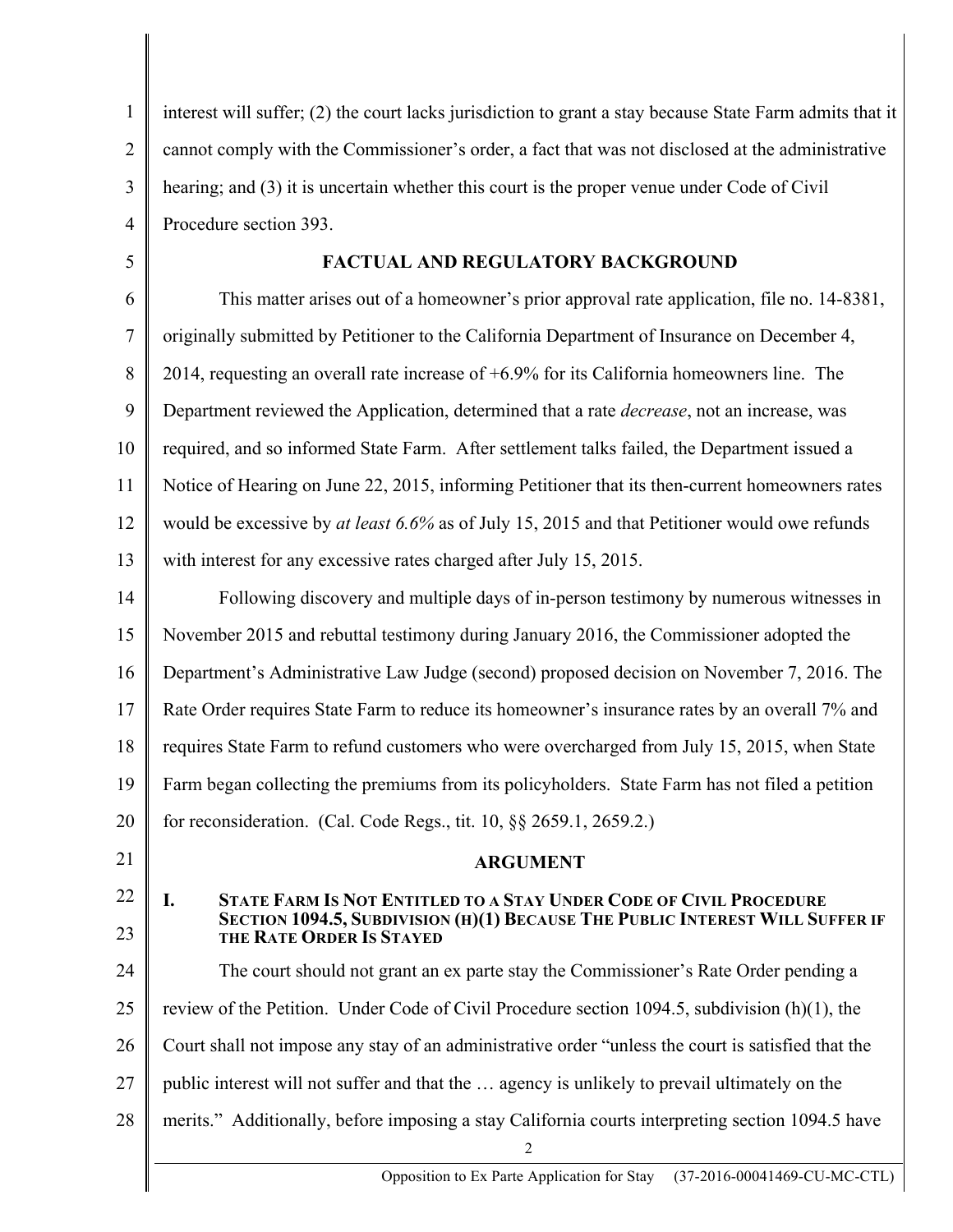1 2 3 4 also required petitioners to demonstrate both (1) a showing of irreparable harm; and (2) a reasonable prospect of success on the merits of the underlying claims. (*Bd. of Medical Quality Assurance v. Super. Ct. (*1980) 114 Cal.App.3d 272, 276 [requiring more than a conclusion that a *possible* viable defense exists].)

5 6 7 8 9 10 11 12 13 14 15 16 17 18 19 20 21 22 23 24 25 26 27 Here, Petitioner cannot make any of the required showings. There are approximately 1.7 million State Farm current and former policyholders in California who directly benefit from the Commissioner's Rate Order, both by having excessive premiums refunded to them as well as by having their current rates reduced to non-excessive levels. The Commissioner has determined that State Farm has been charging these consumers excessive rates in violation of Insurance Code section 1861.05(a) since July 15, 2015. Proposition 103 expressly vests the authority to review property and casualty insurance rates with the Commissioner to prevent insurers from charging, *inter alia*, excessive rates. (See *Amwest Surety Ins. Co. v. Wilson* (1995) 11 Cal.4<sup>th</sup> 1243, 1258-1259 ("*Amwest*"), declined to extend on other grounds by *Cates Constr. Inc. v. Talbot Partners* (1999) 21 Cal. $4<sup>th</sup>$  28.) While State Farm may file a subsequent rate application for a rate increase in the future should it be entitled to additional premiums, these 1.7 million consumers cannot be made whole during the time excessive rates remain in effect. Further, to the extent consumers attrite from contracting with State Farm, State Farm loses the ability to provide relief after trial on the merits here. Accordingly, it is against the public interest not to give effect to the Commissioner's Rate Order that State Farm implement an immediate rate decrease of 7% and issue refunds with interest of excessive rates charged since July 15, 2015. **A. A stay of State Farm's obligation to stop overcharging consumers and immediately implement the required 7% rate decrease would be against the public interest.** Allowing State Farm to continue to charge consumers rates deemed excessive by the Commissioner would cause increasing harm to increasing numbers of consumers and is against the public interest. Proposition 103, which State Farm rails against in its moving papers, is a consumer-protection and insurer-protection statutory system, which the voters decreed, and the Supreme Court has affirmed, subjects property and casualty rates in California to the

- 28 Commissioner's jurisdiction to ensure that rates are not "excessive, inadequate, [or] unfairly
	- 3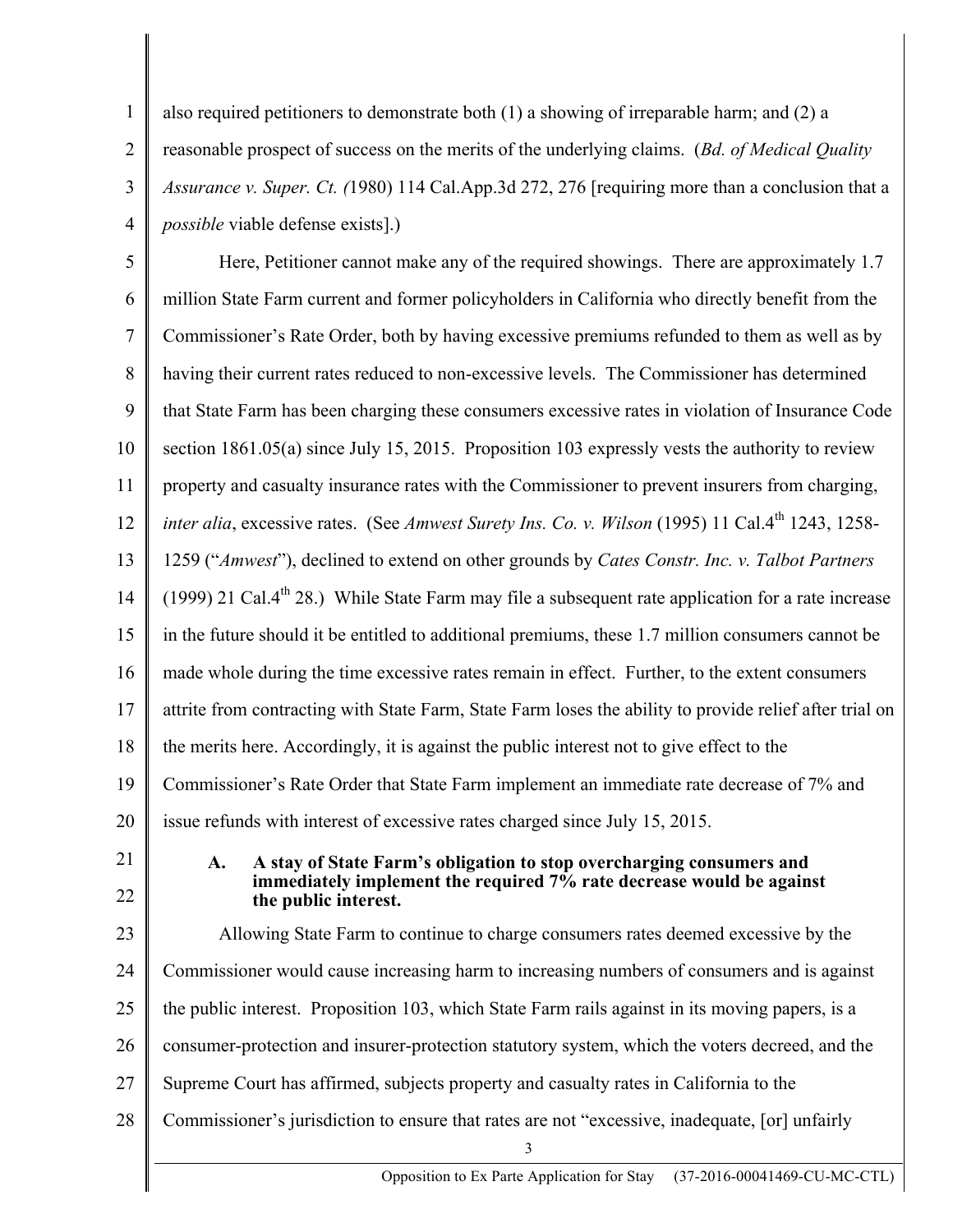1 2 3 4 5 6 discriminatory." (Cal. Ins. Code, §1861.05, subd. (a).) The "excessive" prohibition protects consumers, while the "inadequate" prohibition protects insurers, and the rate-making formula incorporates both. Here, the Commissioner determined that the Department staff's prospective assessment that State Farm's rates would become excessive to 1.7 million of its ratepayers on July 15, 2015 was correct, and the Commissioner therefore ordered a refund to that date, and a reduction in rates moving forward.

7 8 9 10 11 12 13 14 15 16 17 18 19 While State Farm contends that it is now unable to timely comply and that provides is basis for emergency relief, State Farm neglects that it failed to exhaust its administrative remedies. State Farm's employee Karen Terry says that State Farm would need (1) a minimum of 70 days to implement the 7% rate reduction, and (2) an additional eight months to issue the required refunds of rate overcharges since July 15, 2015. (Terry Declaration at ¶¶ 5-6.) In other words, even if State Farm had been immediately willing to comply with the Rate Order as issued on November 7, 2016, it contends that it would not have had time to do so. But, instead of bringing this issue to the Commissioner's attention, either during the course of the lengthy rate hearing or on reconsideration (see, Cal. Code Regs., tit. 10, §§ 2659.1, 2659.2), State Farm has instead chosen to wait until five days before the order takes effect, to raise this issue, ex parte, to the court in the first instance. State Farm's failure to seek timely consideration or reconsideration of its alleged technical limitations are not a proper basis for an emergency order delaying the implementation of the Commissioner's Rate Order.

20 21 22 23 24 Additionally, State Farm's argument that it cannot implement the rate decrease in less than 70 days defeats the claim for an emergency stay or an order shortening time: No ratereduction or refund will happen before the time in which a properly noticed motion can be filed and heard. Conversely, the stay itself will no-doubt be followed by a claim for an additional 70 day delay after the hearing on the stay is denied.

25 26 27 Moreover, State Farm has had ample notice that the Commissioner believed its rate would become excessive by at least 6.6% effective July 15, 2015, and that it would owe refunds to consumers if it continued to charge what would become excessive rates after that date.

28 Specifically, on June 22, 2015, the Commissioner issued the Notice of Hearing in this matter,

4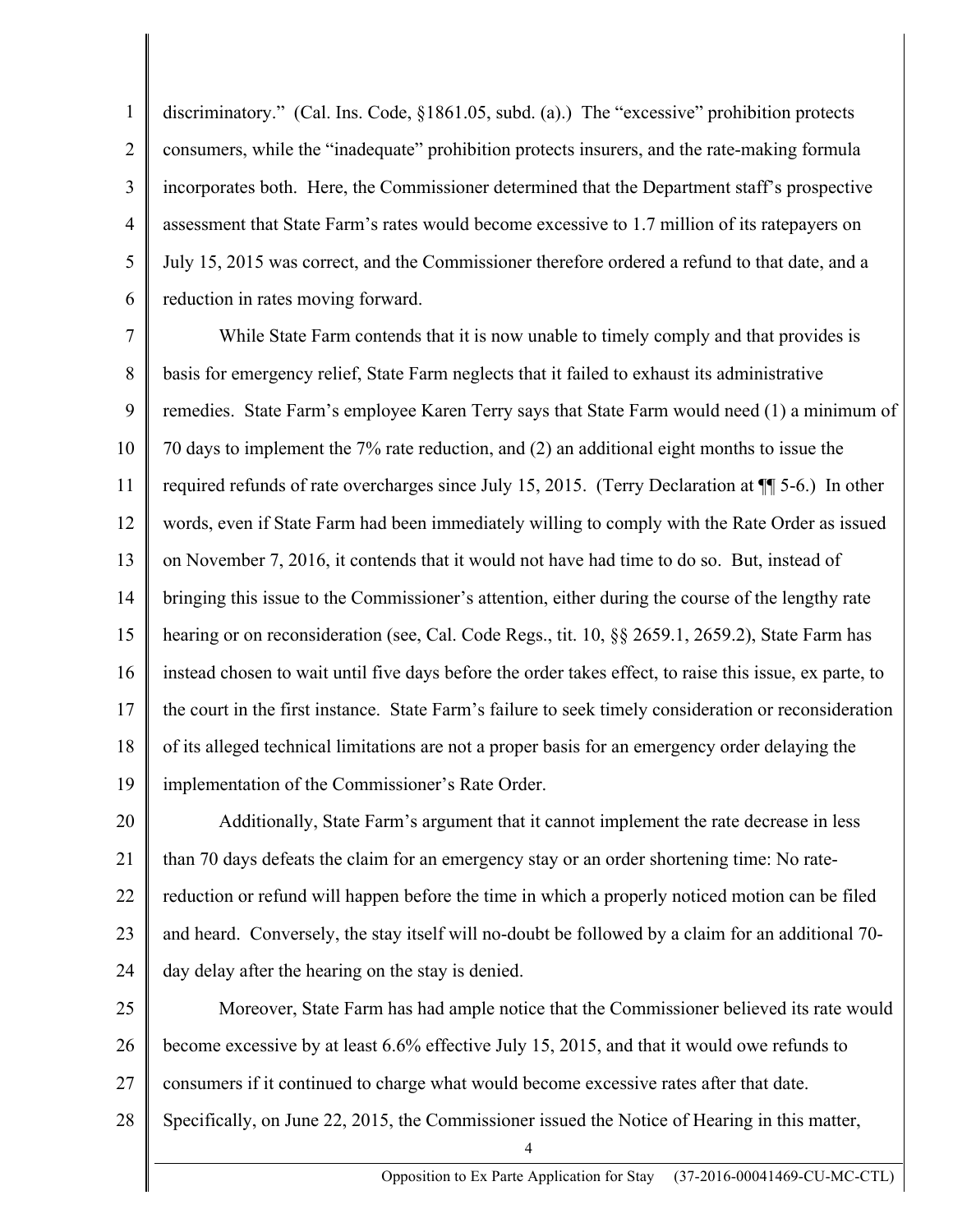## 1 stating:

| $\overline{2}$      | Under Proposition 103 and applicable rate regulations, including CCR §2641.1 et<br>seq., Applicant's current homeowners rate will be excessive by 6.6%                  |
|---------------------|-------------------------------------------------------------------------------------------------------------------------------------------------------------------------|
| 3                   | commencing July 15, 2015. Under CIC §1861.05(a) excessive rates shall not remain<br>in effect. Accordingly, effective July 15, 2015, Applicant must reduce its rates by |
| $\overline{4}$<br>5 | 6.6% or any other amount by which they are determined through this proceeding to<br>be excessive.                                                                       |
| 6                   | To the extent Applicant charges excessive rates after July 15, 2015, and before<br>implementing any rate change ordered as a result of this proceeding Applicant will   |
| $\tau$              | owe refunds retroactive to July 15, 2015 to its homeowners policyholders who pay<br>the excessive rates.                                                                |
| $8\,$               | (Notice of Hearing, p. 3 (emphasis added).)                                                                                                                             |
| 9                   | Thus, State Farm is not surprised that the Commissioner's Rate Order requires it to                                                                                     |
| 10                  | reduce rates by 7% overall and issue refunds back to July 15, 2015. It has been on express notice                                                                       |
| 11                  | since at least June 23, 2015, that the Department believed the rates to be excessive and that                                                                           |
| 12                  | refunds would be owed if excessive rates were thereafter charged. State Farm should have                                                                                |
| 13                  | implemented measures in anticipation of a possible adverse ruling during the course of the                                                                              |
| 14                  | hearing, to be able to timely comply if so required, and if it was unable to do so, it should have                                                                      |
| 15                  | brought the issue to the Commissioner's attention.                                                                                                                      |
| 16                  | Nor should the court give credence to State Farm's allegations about the meet and confer                                                                                |
| 17                  | regarding a stay prior to the motion, as if the Department staff somehow delayed in any response.                                                                       |
| 18                  | In fact, when State Farm's counsel opened the dialogue on November 16, 2016, about various                                                                              |
| 19                  | stays with the Commissioner's staff, the Department advised State Farm's counsel on                                                                                     |
| 20                  | November 18, 2016 – two days later – that the Department could not agree to a stay of the $7\%$                                                                         |
| 21                  | immediate rate reduction because it would be against the public interest to deny relief to                                                                              |
| 22                  | consumers who have been paying and continue to pay excessive rates. The Department did,                                                                                 |
| 23                  | however, offer to consider State Farm's request for a stipulated stay of the refund if State Farm                                                                       |
| 24                  | agreed to implement the 7% rate reduction, and could satisfy the Commissioner's concerns that                                                                           |
| 25                  | the identity of the members of the class of 1.7 million ratepayers could be preserved so they could                                                                     |
| 26                  | receive what they are entitled to if the Commissioner prevails in this proceeding, and that those                                                                       |
| 27                  | rate payers not be prejudiced by the Rate Order's nominal interest rate on the refunds (which the                                                                       |
| 28                  | Commissioner imposed based on historical returns but which did not contemplate prospective<br>5                                                                         |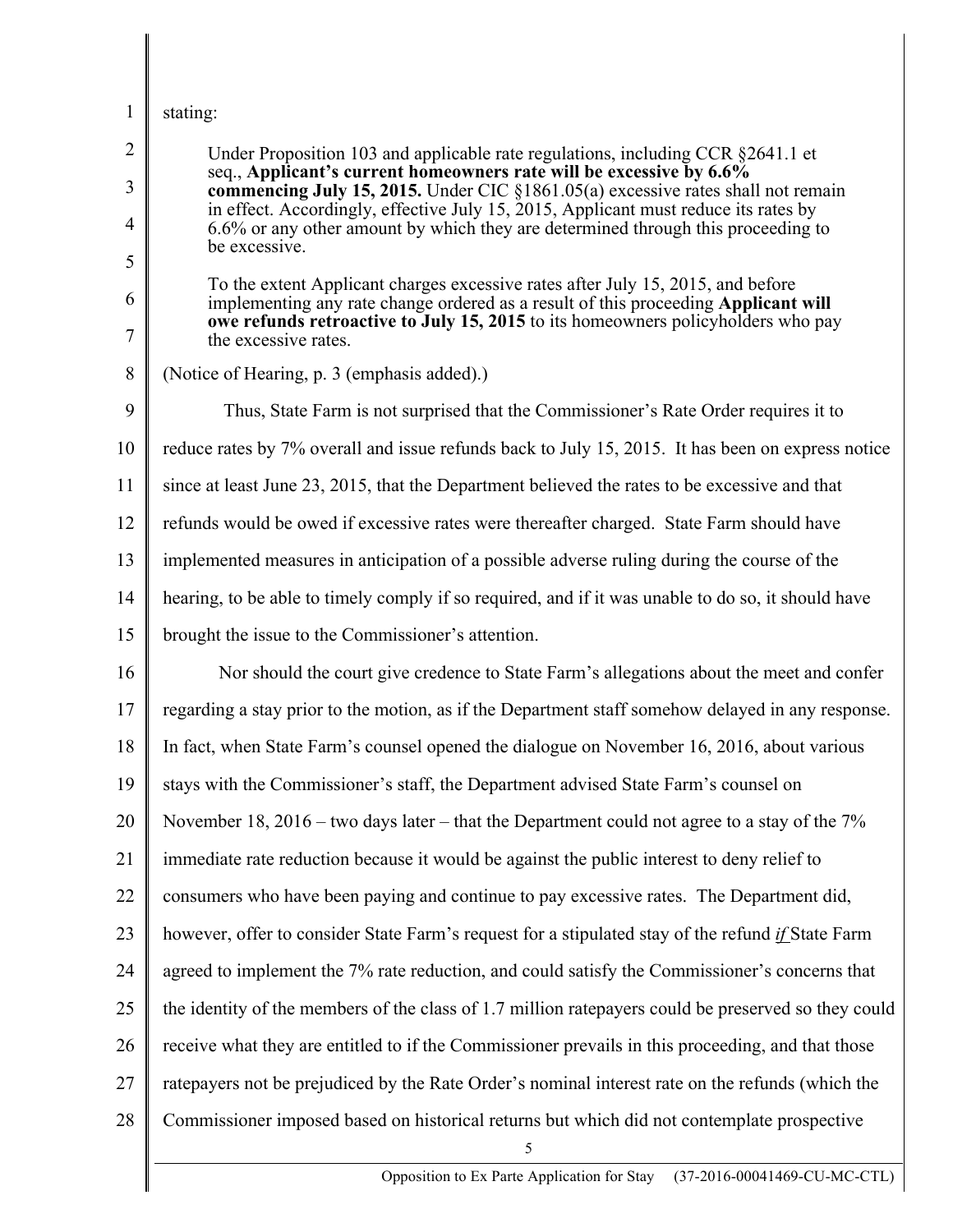1 2 3 litigation or rising interest rates), and that the stay not provide an incentive for State Farm to delay resolution of the case and thereby obtain a profit from the funds that were ordered to be returned to consumers. State Farm rejected the Department's offer on November  $23^{\text{rd}}$ .

4 5 6 7 8 9 10 11 12 Nor does the fact that the Department hypothetically could initiate an enforcement action support ex parte relief, since no enforcement action has been initiated. State Farm submits no evidence that an enforcement action has even been threatened, and State Farm cannot rely upon such a potential threat as a basis for emergency relief. Indeed, even were the Department to initiate a proceeding, the Department would provide State Farm "a reasonable time", but not less than 10 days, to correct any noncompliance (Ins. Code, § 1858.1), and thereafter, the Department could issue a notice of hearing on any continuing noncompliance, but on not less than 30-days notice (Ins. Code, § 1858.2, subd. (a).) Thus, at a statutory minimum, State Farm would have 40 days before a hearing could commence to adjudicate charges of non-compliance.

13 14 15 16 17 Proposition 103 was founded on the premise that the Commissioner acts to protect the public interest by regulating property and casualty rates and preventing insurers from charging, *inter alia*, excessive rates. Disregarding the Commissioner's findings here, in a summary ex parte proceeding – that an immediate 7% rate decrease is warranted –would contravene the public's purpose in passing Proposition 103 in 1988 and therefore be against the public interest.<sup>4</sup>

18 19 20 21 22 Specifically, one of the main goals supporting the passage of Proposition 103 in 1988 was to increase consumer protection: "'Enormous increases in the cost of insurance have made it both unaffordable and unavailable to millions of Californians. The existing laws inadequately protect consumers and allow insurance companies to charge excessive, unjustified and arbitrary rates.'" (*Amwest, supra,* at p. 1258 (quoting from Proposition 103 initiative).) Accordingly, the

- 23
- 24 <sup>3</sup> Furthermore, the Department agreed to allow time for a noticed motion regarding State Farm's companion litigation, to maintain the documents that were the subject of the rate hearing confidential, pending a ruling on a noticed motion.
- 25 26 27 28 Likewise, the Sacramento Superior Court refused to stay the Commissioner's homeowners rate decrease order in *Mercury Casualty Co. v. Dave Jones, Insurance Commissioner of the State of California*, File No. 34-2013-80001426-CU-WM-GDS, because "the court [wa]s not satisfied that Petitioner has met its burden of establishing that a stay is not against the public interest." Although this ruling is not precedent, it may be helpful to this Court here because it is the most recent rate proceeding to be reviewed by petition for writ of mandate.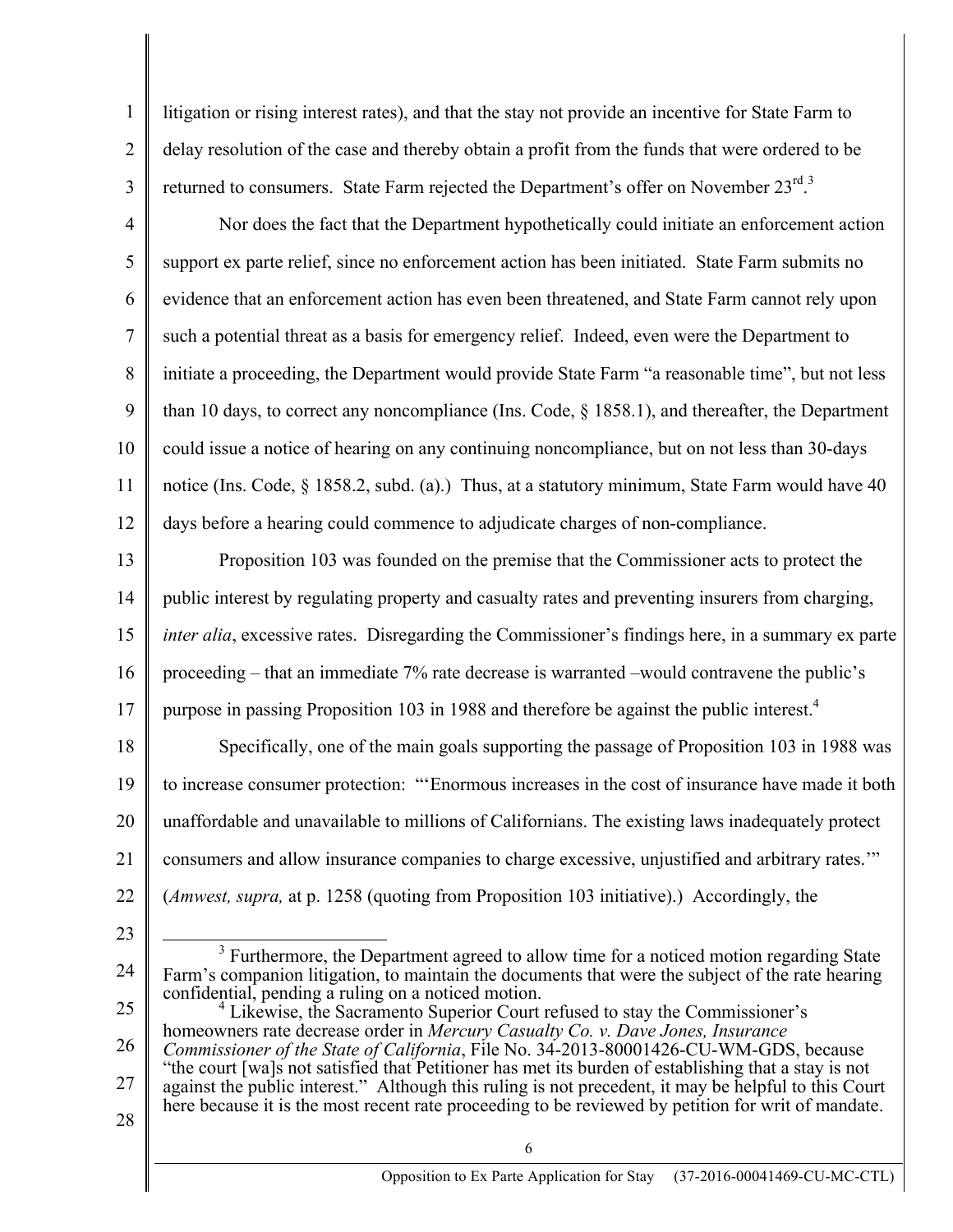1 2 3 4 5 6 7 California Supreme Court expressly found that one of the two major purposes of Proposition 103 was to authorize the Commissioner to "approve . . . rates prior to their use." (*Id.* at p. 1259.) Here, the Commissioner has evaluated State Farm's rate application and rate request in great detail, including holding a lengthy rate hearing. It is against the public interest to summarily contravene the Commissioner's authority on an ex parte basis to regulate rates and allow State Farm to continue to charge more than 1.7 million consumers insurance rates that the Commissioner has evaluated and found to be excessive by 7%.

8

9

## **B. A stay of State Farm's obligation to issue immediate refunds of premium overcharges dating back to July 15, 2015, would also be against the public interest.**

10 11 12 13 14 15 16 17 18 19 20 Allowing State Farm to refuse to issue immediate refunds of premiums that the Commissioner found excessive would also harm consumers and be against the public interest. First, the class of California consumers to whom State Farm owes refunds will become increasingly hard to locate through the passage of time. State Farm has already been charging excessive rates since July 15, 2015, i.e., for the past 17 months. State Farm has an annual retention rate of approximately 87%. (Ex. 1, page 15, admitted into evidence at the Rate Proceeding.) This means that approximately 13% of its policyholders terminate their relationship with State Farm every year, due to natural attrition and other causes. The Department estimates that since July 15, 2015, the date the Commissioner determined that State Farm's then-in effect homeowners rates were excessive by 7% overall, more than 300,000 consumers may have terminated their business relationship with State Farm.

21 22 23 24 25 26 27 To the best of the Department's knowledge, these 300,000 consumers may be completely unaware they were overcharged by State Farm and are presently owed refunds. They may have moved out of state or otherwise changed addresses, understandably without staying in contact with their former insurer, State Farm, and may therefore never receive the refunds they are owed. Accordingly, even if refunds are timely issued in accordance with the Commissioner's Rate Order, there are already approximately 300,000 consumers who are at risk of never receiving their money. And that class of consumers that would be harmed by a stay increases every day. Nor can State Farm's vague reference to the "escheat process" provide meaningful relief

7

28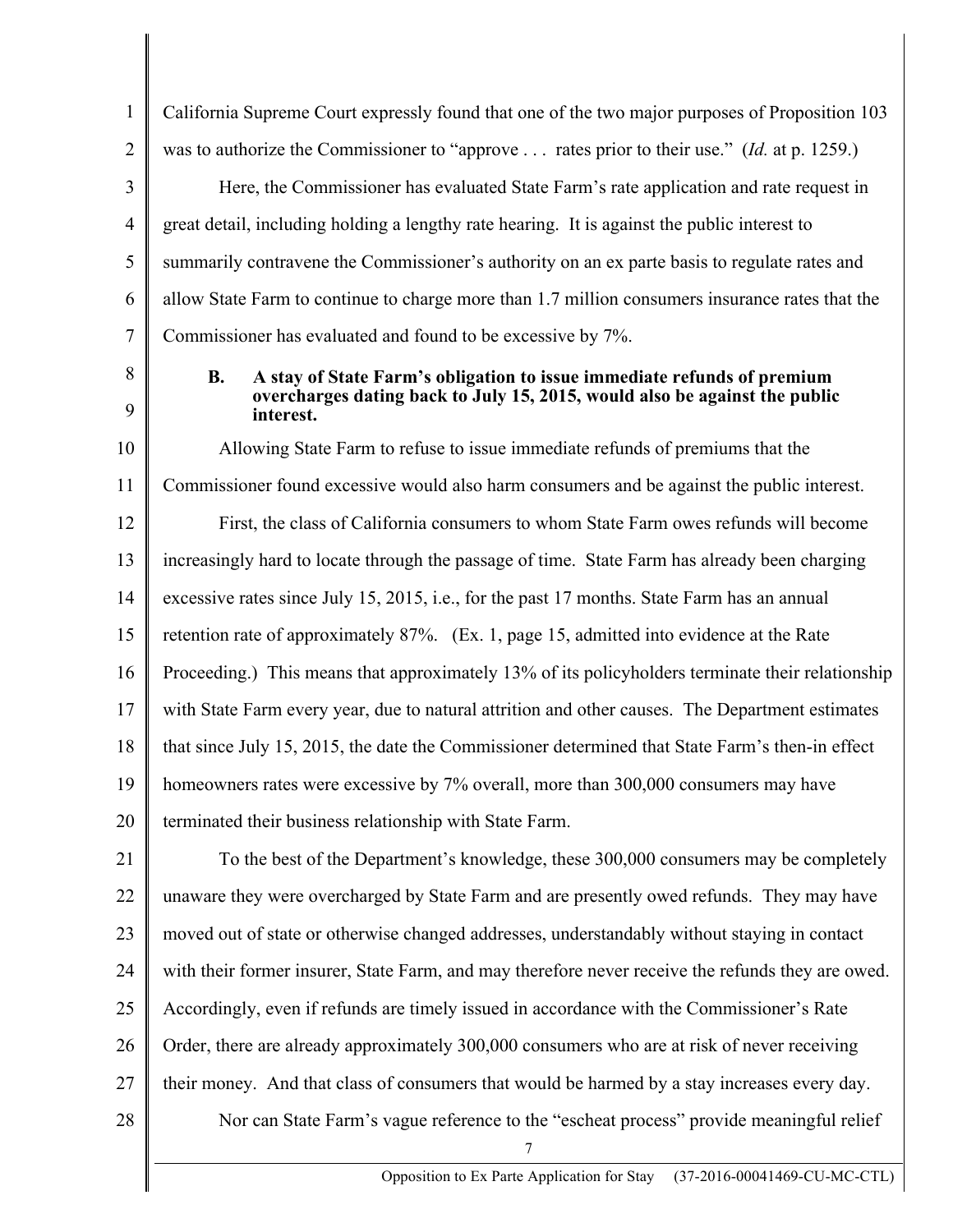1 2 3 4 5 6 7 8 9 to consumers. (Karen Terry Declaration, p.3, ¶9.) Even if those consumers could subsequently be identified and learn that they might have a claim for "abandoned" property, foisting the additional burden upon them of navigating that process and nullifying their ongoing right to interest, would be patently unfair. Ironically, the fact that State Farm is "familiar" with the escheat process for the purpose of issuing premium refunds "in the ordinary course of business" validates the harm a stay will cause to consumers. It also shows that refunding premium consistent with the order may not be as far "outside the normal processes of [State Farm's] business" as alleged, and for which no proper foundation has been established in the declaration.  $(Cf., Ibid., p.2, \P6.)$ 

10 11 12 13 14 15 16 17 18 19 20 In contrast, State Farm stands to receive a windfall through further delay. The Commissioner's Rate Order requires that State Farm issue refunds with 2.25% simple interest per annum until paid. The Commissioner based the 2.25% interest rate expressly on State Farm's representation that 2.25% was "the interest rate it earned on investments purchased with excess premiums" from July 15, 2015 through August 11, 2016. (Rate Order, attached as Ex. A to Petition, at pp. 73, 79.) But, the longer State Farm wrongfully withholds consumers' money, the more interest – at an increasing interest rate – State Farm will earn. This is particularly true since interest rates have recently been climbing and are expected to increase further over at least the next year. In other words, State Farm again stands to profit through delay of implementation of the Commissioner's Rate Order requiring that it issue immediate refunds of overcharged premiums with interest. This too is against the public interest.

21 22

## **II. STATE FARM'S EX PARTE APPLICATION FAILS TO DEMONSTRATE A LIKELIHOOD OF SUCCESS ON THE MERITS**

23 24 25 26 Since State Farm failed in its ex parte applicant and supporting points and authorities to present arguments of its likelihood of success on the merits of the writ petition, it should be deemed waived in this proceeding. Without waiving the objection, or purporting to provide a complete response in this opposition, the Commissioner draws the Court's attention to two arguments upon which the bulk of State Farm's writ petition like.

27 28

First, Insurance Code section 1861.05, subdivision (a), expressly requires that the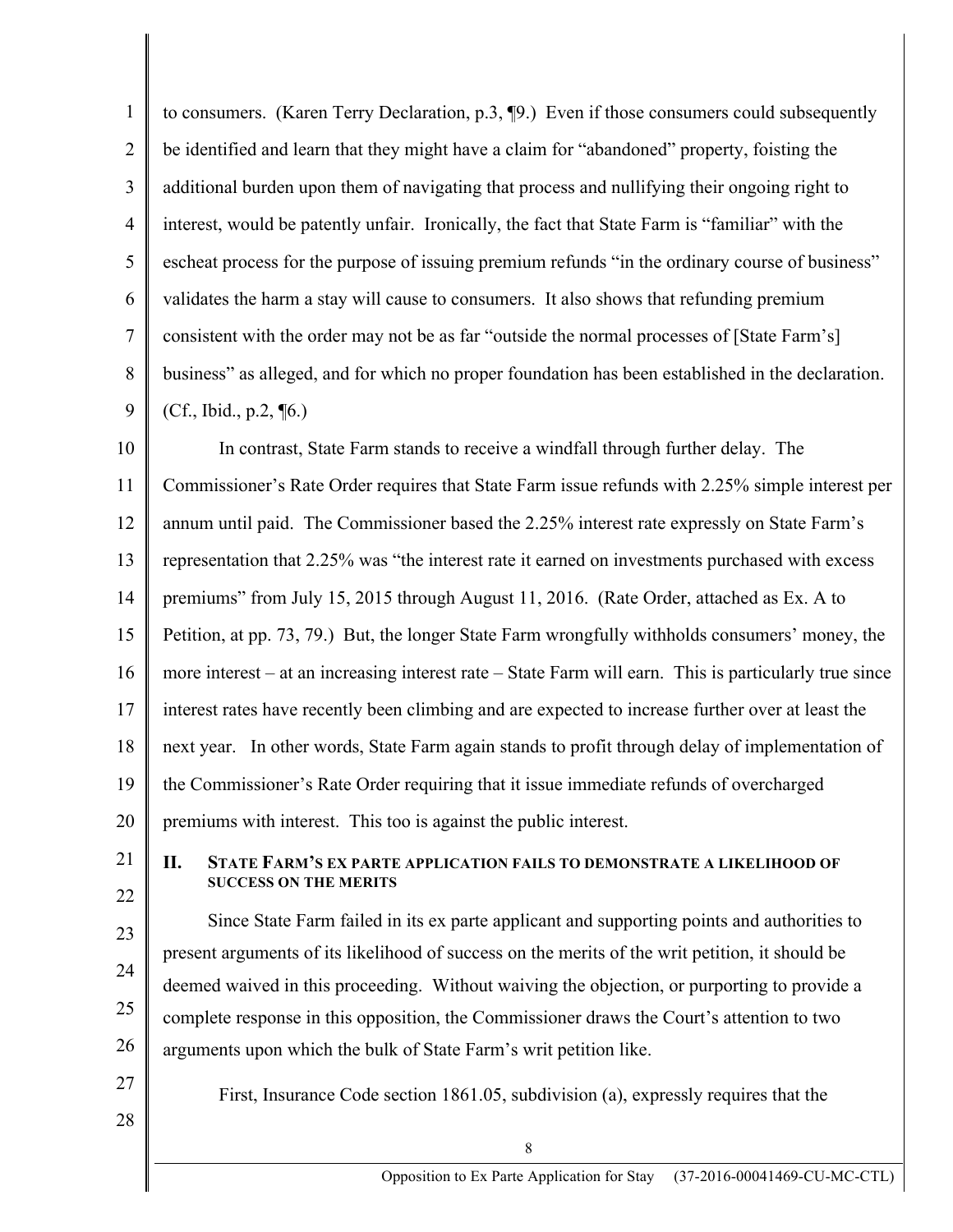| $\mathbf{1}$        | Commissioner shall not approve excessive rates <i>nor</i> allow them to remain in effect:                                                            |
|---------------------|------------------------------------------------------------------------------------------------------------------------------------------------------|
| $\overline{2}$<br>3 | No rate shall be approved or remain in effect which is excessive, inadequate, unfairly<br>discriminatory, or otherwise in violation of the law.      |
| $\overline{4}$      | The California Supreme Court "expressly held" that in addition to the authority to review and                                                        |
| 5                   | approve rates prior to their use, Proposition 103 also vests the Commissioner with authority to                                                      |
| 6                   | require insurers to issue refunds if the Commissioner finds an insurer has been charging an                                                          |
| 7                   | excessive rate. (Calfarm Ins. Co. v. Deukmejian (1989) 48 Cal.3d 805, 825 ("Calfarm"); see also,                                                     |
| 8                   | 20th Century Ins. Co. v. Garamendi (1994) 8 Cal.4th 216, 315 ("In Calfarm, we expressly held                                                         |
| 9                   | that 'insurer[s] must refund excess premiums collected [for the rollback year] with interest"                                                        |
| 10                  | (emphasis omitted).) Although State Farm may attempt to distinguish <i>Calfarm</i> by arguing that                                                   |
| 11                  | the California Supreme Court's holding was in the context of rate rollbacks under Proposition                                                        |
| 12                  | 103, any such distinction is without significance. Applying section 1861.05(a), the Calfarm                                                          |
| 13                  | Court also held:                                                                                                                                     |
| 14                  | After [November 8, 1989] insurance rates subject to Proposition                                                                                      |
| 15                  | 103 must be approved by the commissioner prior to their use, <sup>5</sup> but,<br>as we have explained, the commissioner can approve an interim rate |
| 16                  | pending her final decision. If the commissioner finds some<br>other rate less than the insurer charged, is fair and reasonable, the                  |
| 17                  | insurer must refund excess premiums collected with interest.                                                                                         |
| 18                  | (Calfarm at p. 825 (emphasis added).) Thus, the California Supreme Court has                                                                         |
| 19                  | already rejected this argument.                                                                                                                      |
| 20                  | Second, State Farm is not likely to prevail on the merits with respect to its investment-                                                            |
| 21                  | income arguments. The issue of whether State Farm should be treated – for ratemaking purposes                                                        |
| 22                  | - as a separate and independent company, unrelated to its parent company and other group                                                             |
|                     | affiliates, was extensively litigated in the underlying rate hearing, and rejected by the                                                            |
| 23                  | Commissioner. The Department submitted abundant evidence to show the thorough and complex                                                            |
| 24                  |                                                                                                                                                      |
| 25                  | inter-relationship between State Farm General and the State Farm Group, and how it was                                                               |
| 26                  | Insurance Code section 1861.01(c) states: "Commencing November 8, 1989, insurance<br>$\mathfrak{p}$                                                  |
| 27                  | rates subject to this chapter must be approved by the commissioner prior to their use."                                                              |
| 28                  | 9                                                                                                                                                    |
|                     | Opposition to Ex Parte Application for Stay<br>(37-2016-00041469-CU-MC-CTL)                                                                          |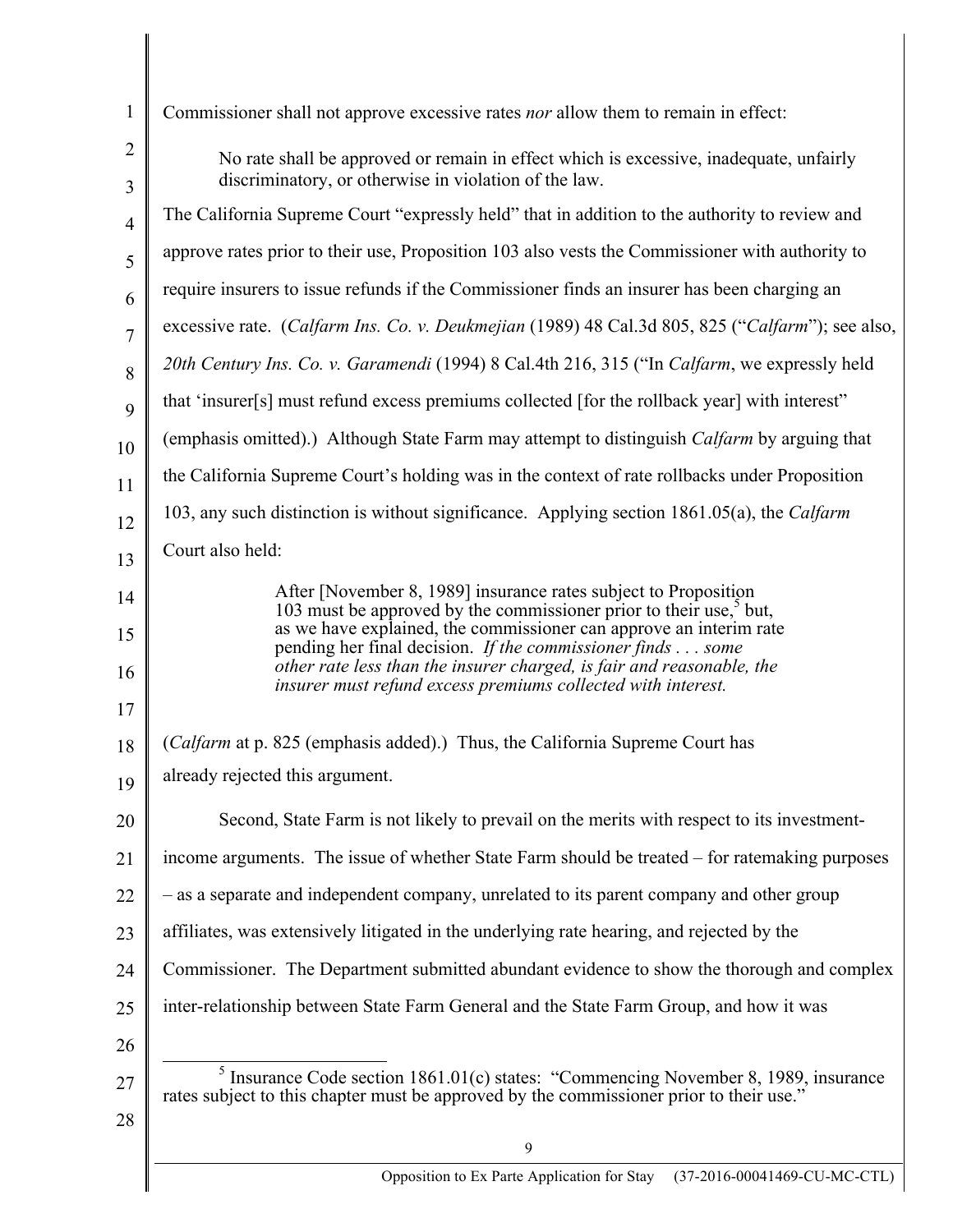| 1              | consistent with California ratemaking laws (as well as the requirements of the National                                                                                                             |
|----------------|-----------------------------------------------------------------------------------------------------------------------------------------------------------------------------------------------------|
| $\overline{2}$ | Association of Insurance Commissioners $(NAIC)^6$ , regarding the filing of insurer group                                                                                                           |
| 3              | consolidated annual statements), to evaluate State Farm's actual investments in the context of the                                                                                                  |
| 4              | overall State Farm Group's investment strategy. The Administrative Law Judge (ALJ) found, and                                                                                                       |
| 5              | the Commissioner agreed, that there was "extensive authority for the term 'insurer' encompassing                                                                                                    |
| 6              | insurers within a group for the purpose of ratemaking." (Rate Order at p. 42.) Thus the                                                                                                             |
| 7              | Commissioner did not err in applying the Projected Yield Regulation (Cal. Code Regs., tit. 10, §                                                                                                    |
| 8              | 2644.20, subd. (a)) as written. Nor is this ruling novel or a surprise to State Farm, as State Farm                                                                                                 |
| 9              | implies. Section 2644.20 was adopted in 2007, and State Farm does not support why its decision                                                                                                      |
| 10             | now to essentially launch a facial challenge to those 10-year old regulations justifies a stay of an                                                                                                |
| 11             | order in the public interest.                                                                                                                                                                       |
| 12             | Likewise, the Commissioner did not exceed his authority when ordering refunds in this                                                                                                               |
| 13             | matter. The California Supreme Court previously held that rate refunds to consumers are                                                                                                             |
| 14             | prospective where the rates were charged "pending a determination of their legality":                                                                                                               |
| 15             | The rate regulations as to rollbacks may properly be considered prospective. The<br>"fixing of a rate and the reducing of that rate are prospective in application "                                |
| 16             | [citations omitted] The ordering of a refund of rates is "akin to a reduction in rates,"<br>when, as here, the rates in question were charged "pending a determination of [their]                   |
| 17             | legality " [citations omitted] It follows that the ordering of a refund of rates is itself<br>prospective.                                                                                          |
| 18             |                                                                                                                                                                                                     |
| 19             | $(20^{th}$ Century Co. v. Garamendi (1994) 8 Cal.4th 216, 281.)                                                                                                                                     |
| 20             | Thus, as long as the effective date for a rate indication occurs <i>after</i> the end date of the                                                                                                   |
| 21             | historical data period underlying the rate indication (or, the "experience period"), an actuary is                                                                                                  |
| 22             | able to perform a prospective ratemaking analysis which projects experience for the policy                                                                                                          |
| 23             | period, based on the historical period. Here, based on the effective date of July 15, 2015, all                                                                                                     |
| 24             | $6$ "The National Association of Insurance Commissioners (NAIC) is the U.S. standard-<br>setting and regulatory support organization created and governed by the chief insurance                    |
| 25             | regulators from the 50 states, the District of Columbia and five U.S. territories. Through the<br>NAIC, state insurance regulators establish standards and best practices, conduct peer review, and |
| 26             | coordinate their regulatory oversight. NAIC staff supports these efforts and represents the<br>collective views of state regulators domestically and internationally. NAIC members, together        |
| 27             | with the central resources of the NAIC, form the national system of state-based insurance<br>regulation in the U.S." (http://naic.org/index about.htm.)                                             |
| 28             | 10                                                                                                                                                                                                  |
|                | (37-2016-00041469-CU-MC-CTL)                                                                                                                                                                        |
|                | Opposition to Ex Parte Application for Stay                                                                                                                                                         |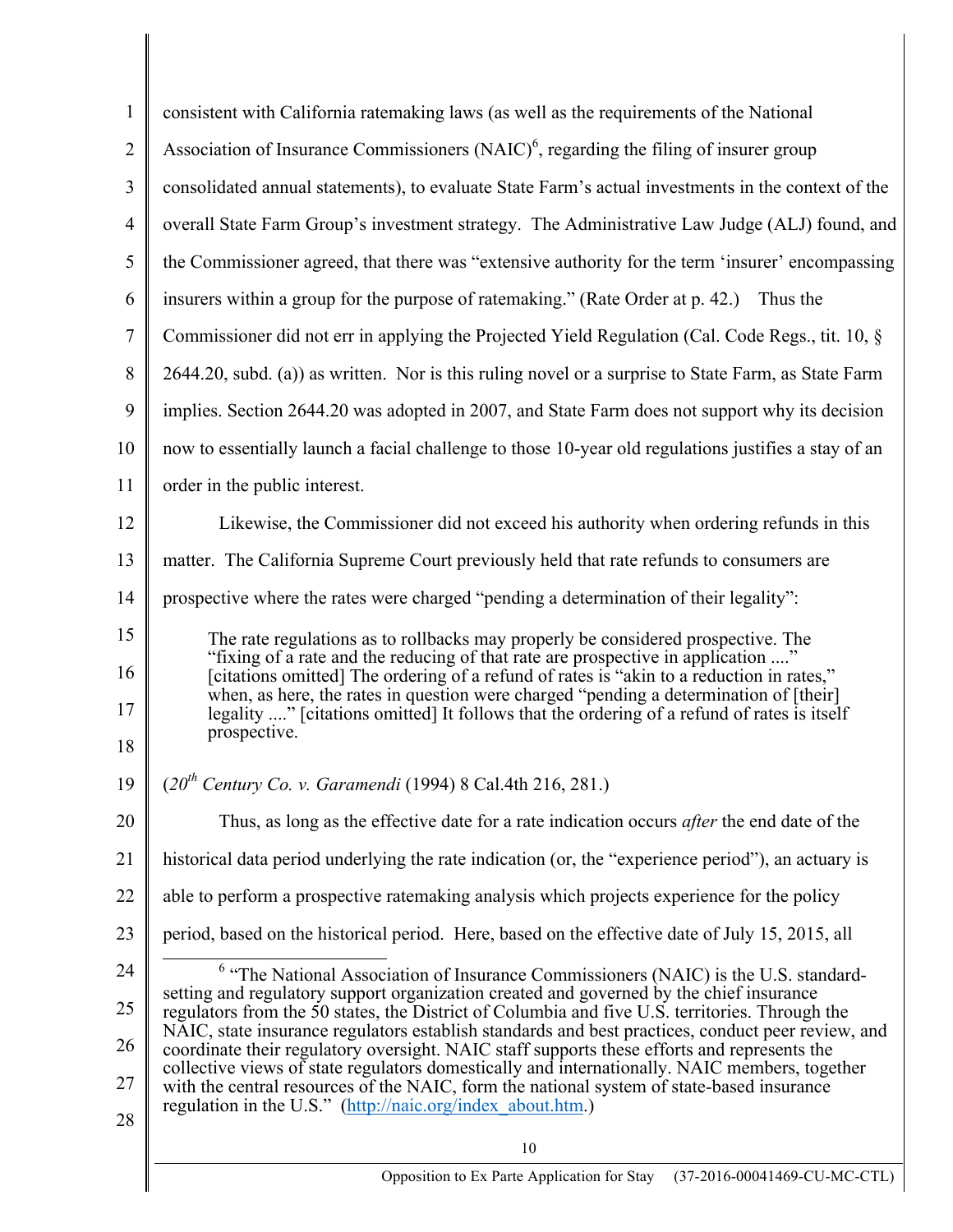1 2 3 4 5 parties stipulated, and the ALJ ordered, to an updated data cut-off date of December 31, 2014. In other words, the rate that was determined to be appropriate as of July 15, 2015, was based on data through December 31, 2014. The ALJ determined, and the Commissioner agreed, that this was consistent with the practice of *prospective* ratemaking. The fact that refunds are ordered does not make the ratemaking process itself retroactive.

6

22

23

24

25

26

27

28

## **III. SAN DIEGO COUNTY IS NOT THE PROPER VENUE FOR THIS ACTION**

7 8 9 10 11 State Farm makes a conclusory allegation that venue is proper in San Diego County under Code of Civil Procedure sections 393 and 401. Under Code of Civil Procedure section 393, venue is the county where the cause of action arose against the public officers for acts undertaken in their official capacity. Here, the Commissioner is the public officer ultimately responsible for the actions that caused this suit and he is headquartered in Sacramento.

12 13 14 15 16 17 Additional facts relevant to venue include that State Farm submitted its rate application in San Francisco, the approximately 17-month Rate Proceeding including all hearings, testimony, and appearances took place in San Francisco, the ALJ's proposed decisions were both issued in San Francisco, and the Commissioner's order was issued in Sacramento. Additionally, the State Bar of California identifies David P. Grow as "State Farm Insurance['s]" California "Registered In-house Counsel" and lists his official address as Sacramento. (See

18 http://members.calbar.ca.gov/fal/Member/Detail/801511.) Further, State Farm General's agent

19 20 21 for service of process is also located in Sacramento. (See http://kepler.sos.ca.gov/.) No acts or omissions that are alleged by State Farm occurred in San Diego. The Commissioner intends to file a separate motion for change of venue, but hereby lodges his preliminary objections.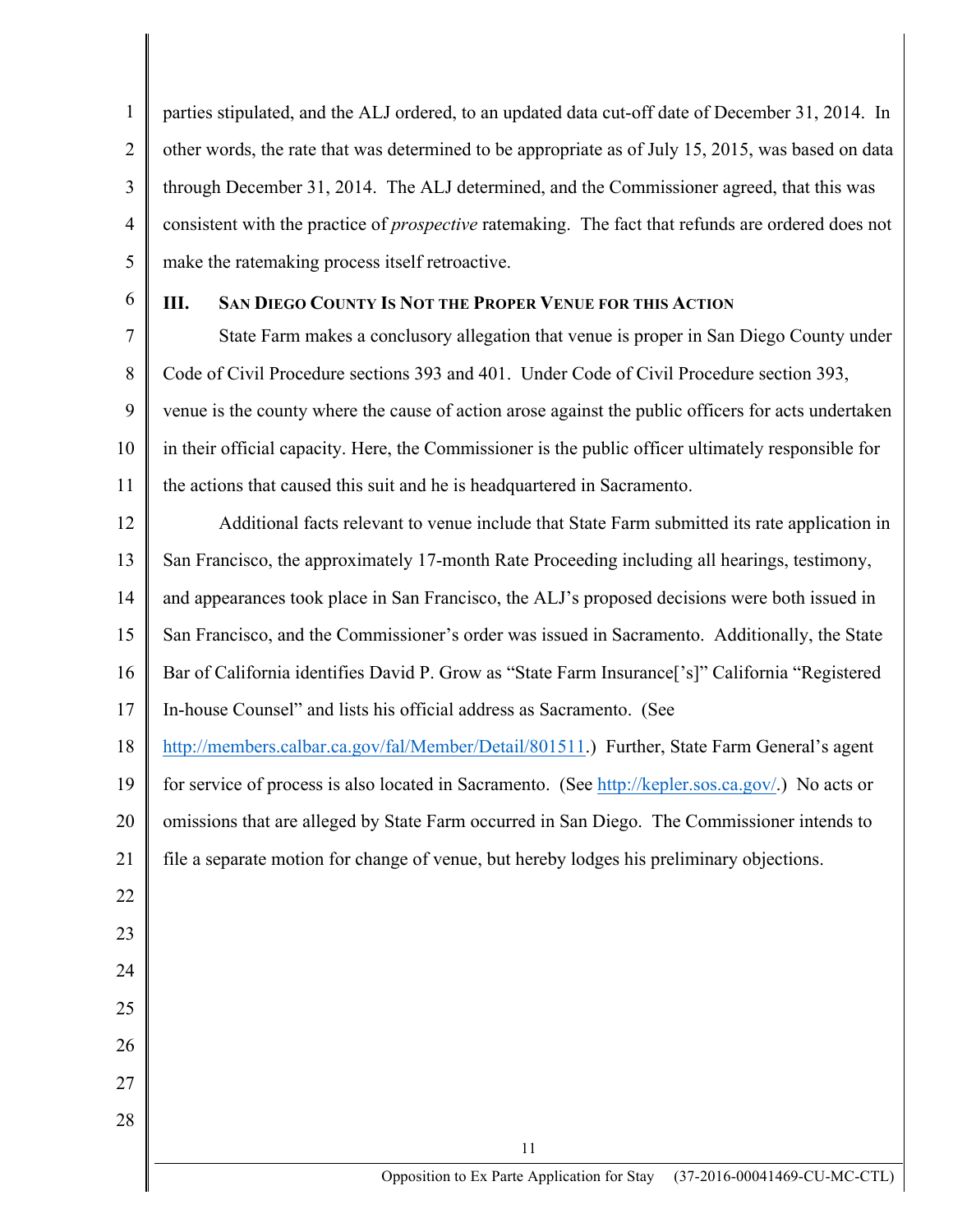| $\mathbf{1}$   |                                                                                         |                                                                                                                     |
|----------------|-----------------------------------------------------------------------------------------|---------------------------------------------------------------------------------------------------------------------|
| $\overline{2}$ | <b>CONCLUSION</b>                                                                       |                                                                                                                     |
| 3              | For the foregoing reasons, this court should deny State Farm's application for ex parte |                                                                                                                     |
| $\overline{4}$ | relief, both as to the temporary stay, and the order shortening time.                   |                                                                                                                     |
| 5              | Dated: December 8, 2016                                                                 | Respectfully Submitted,                                                                                             |
| 6              |                                                                                         | <b>KAMALA D. HARRIS</b>                                                                                             |
| 7              |                                                                                         | Attorney General of California<br><b>STEPHEN LEW</b>                                                                |
| 8              |                                                                                         | LISA CHAO<br><b>Supervising Deputy Attorneys General</b>                                                            |
| 9              |                                                                                         | /s/ Jane O'Donnell                                                                                                  |
| 10             |                                                                                         | <b>JANE O'DONNELL</b>                                                                                               |
| 11             |                                                                                         | <b>BRIAN D. WESLEY</b><br>Deputy Attorneys General                                                                  |
| 12             |                                                                                         | Attorneys for Respondent and Defendant<br>Dave Jones, in his Official Capacity as<br>Commissioner of the California |
| 13             |                                                                                         | Department of Insurance                                                                                             |
| 14             |                                                                                         |                                                                                                                     |
| 15             |                                                                                         |                                                                                                                     |
| 16             |                                                                                         |                                                                                                                     |
| 17             | SD2016703308<br>12521609                                                                |                                                                                                                     |
| 18             |                                                                                         |                                                                                                                     |
| 19             |                                                                                         |                                                                                                                     |
| 20             |                                                                                         |                                                                                                                     |
| 21             |                                                                                         |                                                                                                                     |
| 22             |                                                                                         |                                                                                                                     |
| 23             |                                                                                         |                                                                                                                     |
| 24             |                                                                                         |                                                                                                                     |
| 25             |                                                                                         |                                                                                                                     |
| 26             |                                                                                         |                                                                                                                     |
| 27             |                                                                                         |                                                                                                                     |
| 28             |                                                                                         | 12                                                                                                                  |
|                |                                                                                         | Opposition to Ex Parte Application for Stay (37-2016-00041469-CU-MC-CTL)                                            |

 $\blacksquare$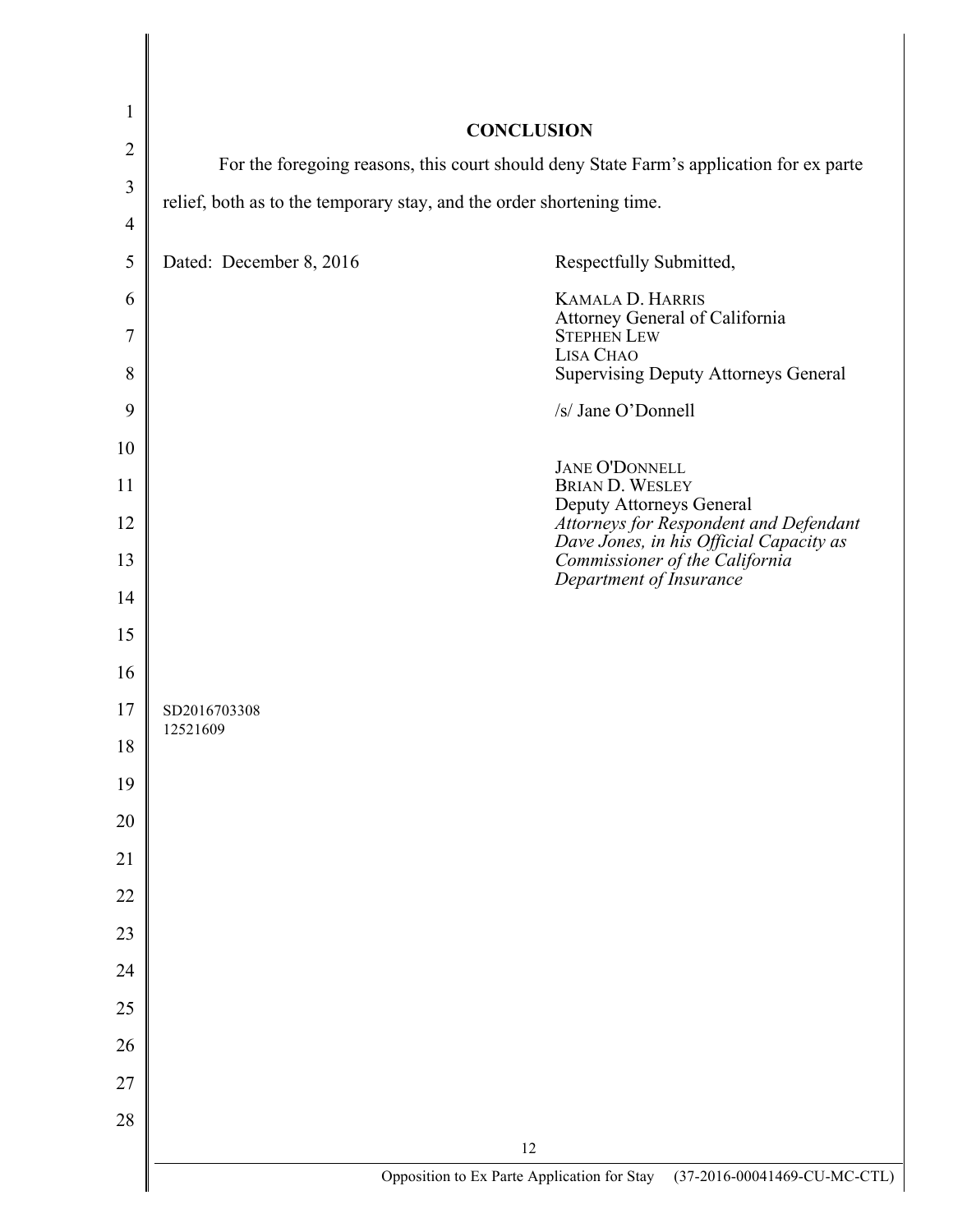|                | <b>DECLARATION OF SERVICE BY E-MAIL</b>                                                                                                                                                                                                                                                                                        |
|----------------|--------------------------------------------------------------------------------------------------------------------------------------------------------------------------------------------------------------------------------------------------------------------------------------------------------------------------------|
|                | Case Name:<br>State Farm General Insurance Co. v. Dave Jones                                                                                                                                                                                                                                                                   |
| $\overline{2}$ | Superior Court of California, County of San Diego<br>Case No. 37-2016-00041469-CU-MC-CTL                                                                                                                                                                                                                                       |
| 4              | I declare:                                                                                                                                                                                                                                                                                                                     |
| 5<br>6         | I am employed in the Office of the Attorney General, which is the office of a member of the<br>California State Bar, at which member's direction this service is made. I am 18 years of age or<br>older and not a party to this matter.                                                                                        |
| 7<br>8<br>9    | On December 8, 2016, I served the attached RESPONDENT'S OPPOSITION TO STATE<br><b>FARM'S APPLICATION FOR (1) A TEMPORARY EXTENSION OF STATUTORY</b><br>AUTOMATIC STAY UNTIL A NOTICED MOTION MAY BE HEARD, OR (2) AN<br><b>ORDER SHORTENING TIME</b> by transmitting a true copy via electronic mail, addressed as<br>follows: |
| 10             | <b>SEE ATTACHED SERVICE LIST</b>                                                                                                                                                                                                                                                                                               |
|                | I declare under penalty of perjury under the laws of the State of California that the foregoing is<br>true and correct and that this declaration was executed on December 8, 2016, at Fullerton,<br>California.                                                                                                                |
|                |                                                                                                                                                                                                                                                                                                                                |
| 14             |                                                                                                                                                                                                                                                                                                                                |
|                | Lisa W. Chao<br>/s/ Lisa W. Chao                                                                                                                                                                                                                                                                                               |
| 16             | Declarant<br>Signature                                                                                                                                                                                                                                                                                                         |
|                |                                                                                                                                                                                                                                                                                                                                |
| 18             |                                                                                                                                                                                                                                                                                                                                |
|                |                                                                                                                                                                                                                                                                                                                                |
|                |                                                                                                                                                                                                                                                                                                                                |
|                |                                                                                                                                                                                                                                                                                                                                |
|                |                                                                                                                                                                                                                                                                                                                                |
|                |                                                                                                                                                                                                                                                                                                                                |
|                |                                                                                                                                                                                                                                                                                                                                |
|                |                                                                                                                                                                                                                                                                                                                                |
| 26             |                                                                                                                                                                                                                                                                                                                                |
|                |                                                                                                                                                                                                                                                                                                                                |
|                | 13                                                                                                                                                                                                                                                                                                                             |

 $\overline{\phantom{a}}$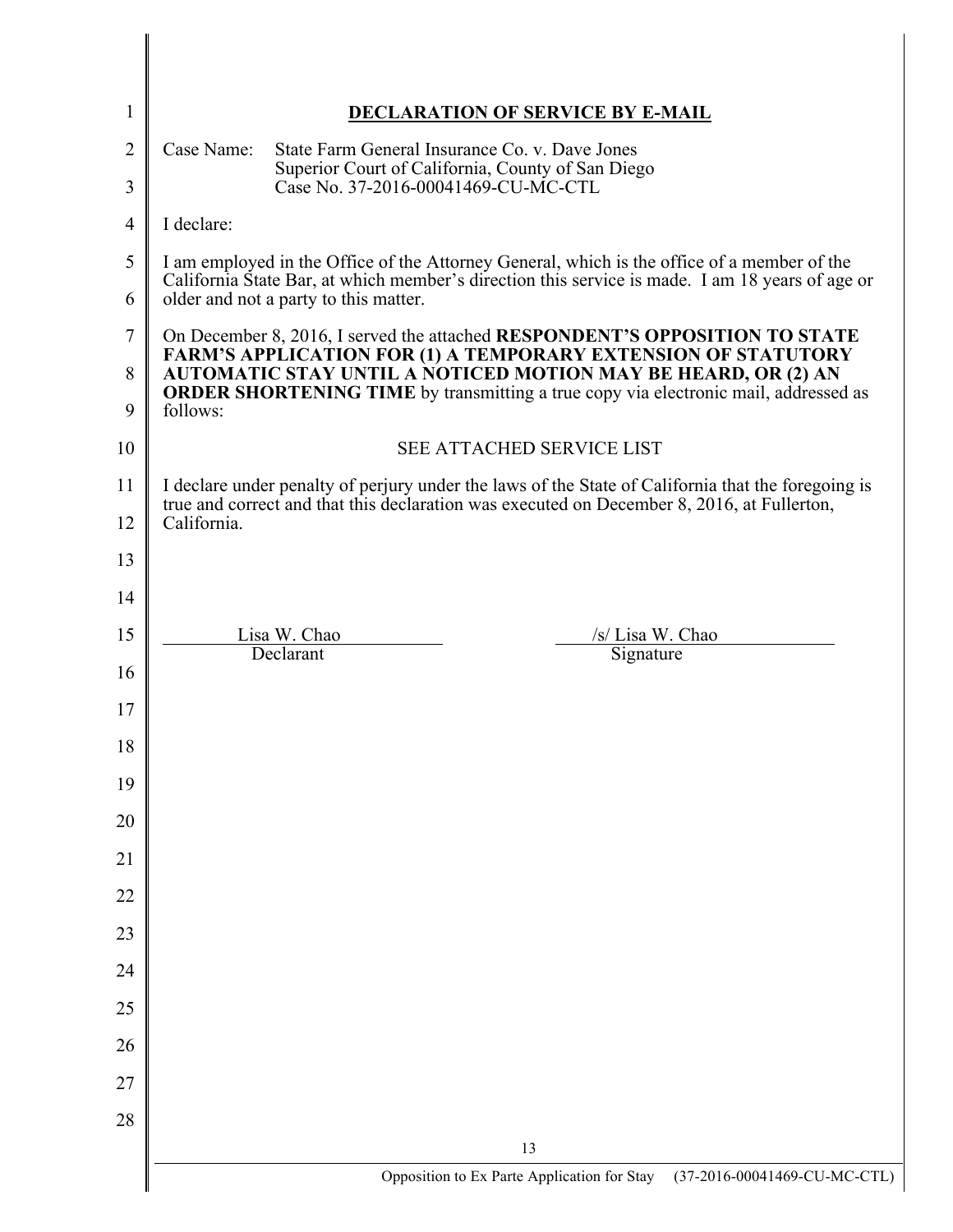|              | Opposition to Ex Parte Application for Stay                                | $(37-2016$ |
|--------------|----------------------------------------------------------------------------|------------|
|              | 14                                                                         |            |
| 28           |                                                                            |            |
| 27           |                                                                            |            |
| 26           |                                                                            |            |
| 25           | Mill Valley, CA 94941<br>Attorneys for Consumer Federation of California   |            |
| 24           | <b>CHAVEZ &amp; GERTLER LLP</b><br>42 Miller Avenue                        |            |
| 23           | Nance F. Becker<br>nance@chavezgertler.com                                 |            |
| 22           | Mark A. Chavez<br>mark@chavezgertler.com                                   |            |
| 21           | Attorneys for Consumer Watchdog                                            |            |
| 20           | $Tel$ ::<br>$(310)$ 392-0522<br>$(310)$ 392-8874<br>Fax:                   |            |
| 19           | 2701 Ocean Park Blvd., Suite 112<br>Santa Monica, CA 90405                 |            |
| 18           | jon@consumerwatchdog.org<br><b>CONSUMER WATCHDOG</b>                       |            |
| 17           | pam@consumerwatchdog.org<br>Jonathan Phenix                                |            |
| 16           | Harvey@consumerwatchdog.org<br>Pamela Pressley                             |            |
| 15           | Harvey Rosenfield                                                          |            |
| 14           | $(213)$ 229-7520<br>Fax:<br>Attorneys for State Farm General Insurance Co. |            |
| 13           | Los Angeles, CA 90071-3197<br>Tel.: $(213)$ 229-7000                       |            |
| 12           | GIBSON, DUNN & CRUTCHER LLP<br>333 South Grand Avenue                      |            |
| 11           | Kahn A. Scolnick<br>kscolnick@gibsondunn.com                               |            |
| 10           | Daniel M. Kolkey<br>$dk$ olkey@gibsondunn.com                              |            |
|              | tboutrous@gibsondunn.com                                                   |            |
| 9            | Theodore J. Boutrous Jr.                                                   |            |
| 8            | $(650)$ 463-4199<br>Fax:<br>Attorneys for State Farm General Insurance Co. |            |
| 7            | Menlo Park, CA 94025<br>$Tel$ :<br>$(650)$ 463-4000                        |            |
| 6            | <b>HOGAN LOVELLS US LLP</b><br>4085 Campbell Avenue, Suite 100             |            |
| 5            | Christian E. Mammen<br>chris.mammen@hoganlovells.com                       |            |
| 4            | Michael J. Shepard<br>michael.shepard@hoganlovells.com                     |            |
| 3            | Victoria C. Brown<br>victoria.brown@hoganlovells.com                       |            |
| 2            | vanessa.wells@hoganlovells.com                                             |            |
| $\mathbf{1}$ | Vanessa O. Wells                                                           |            |
|              |                                                                            |            |